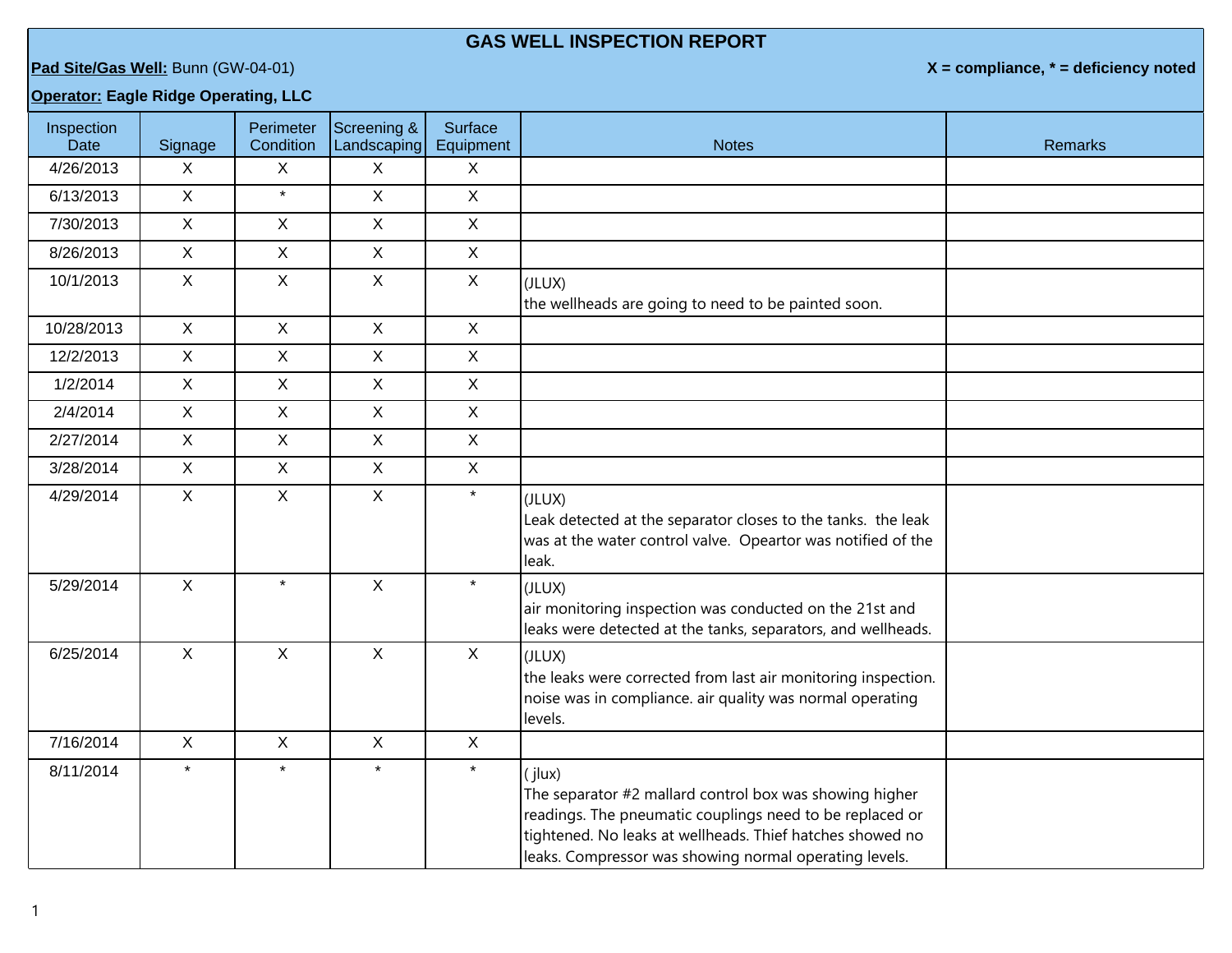| 9/17/2014  | X            | X.           | X            | X            |                                                                                                                                                                                                                                                               |
|------------|--------------|--------------|--------------|--------------|---------------------------------------------------------------------------------------------------------------------------------------------------------------------------------------------------------------------------------------------------------------|
| 10/29/2014 | X            | $\mathsf{X}$ | X            | $\mathsf{X}$ |                                                                                                                                                                                                                                                               |
| 11/19/2014 | $\mathsf{X}$ | $\mathsf{X}$ | $\mathsf{X}$ | $\star$      | (JLUX)<br>modern geosciences conducted air monitoring inspection.<br>Leaks were found and tagged. Premier was notified of leaks.                                                                                                                              |
| 12/8/2014  | $\star$      | $\star$      | $\star$      | $\star$      | (jlux)<br>The mallard box was showing less than 1% at time of re-<br>inspection. The low bleed valve on the outside containment<br>area was corrected. It was showing less than 1% at time of<br>re-inspection. No other leaks were found during inspection.  |
| 12/29/2014 | $\star$      | $\star$      | $\star$      | $\star$      |                                                                                                                                                                                                                                                               |
| 1/12/2015  | $\mathsf{X}$ | $\mathsf{X}$ | X            | $\mathsf{X}$ |                                                                                                                                                                                                                                                               |
| 2/16/2015  | X            | $\mathsf{X}$ | X            | $\mathsf{X}$ |                                                                                                                                                                                                                                                               |
| 3/12/2015  | $\star$      | $\star$      | $\star$      | $\star$      | (JLUX)<br>Modern Geosciences conducted an air monitoring inspection<br>today at the Bunn pad. They found a leak at the mallard box<br>on the separator that was off by itself. Operator was notified<br>of the leak. NORM levels were a little high at tanks. |
| 3/19/2015  | $\mathsf{X}$ | $\mathsf{X}$ | $\mathsf{X}$ | $\mathsf{X}$ | (JLUX)<br>Re-inspection was done. The leak was fixed at the separator.                                                                                                                                                                                        |
| 4/29/2015  | X            | $\mathsf{X}$ | $\mathsf{X}$ | X            | (JLUX)<br>water truck on site. tall weeds and grass around pad and<br>compressor. crew will mow and edge this site.                                                                                                                                           |
| 5/28/2015  | X            | $\mathsf{X}$ | $\mathsf{X}$ | $\mathsf{X}$ | (JLUX)<br>Natrual Gas Sevices Group (NGSG) truck was onsite working<br>on the compressor. No leaks were detected during<br>inspection. Tall weeds and grass around the perimeter of<br>the pad.                                                               |
| 6/19/2015  | X            | X            | X            | X            |                                                                                                                                                                                                                                                               |
| 7/28/2015  | Χ            | Χ            | X            | X            | (JLUX)<br>conducted inspection. no leaks. the compressor was not<br>running during the inspection.                                                                                                                                                            |
| 8/18/2015  | X            | $\mathsf{X}$ | $\mathsf{X}$ | $\mathsf{X}$ | (JLUX)<br>Baker Hughes foreman was removing the corrosion tanks<br>and taking them to another location. No leaks found.<br>Compressor was not running.                                                                                                        |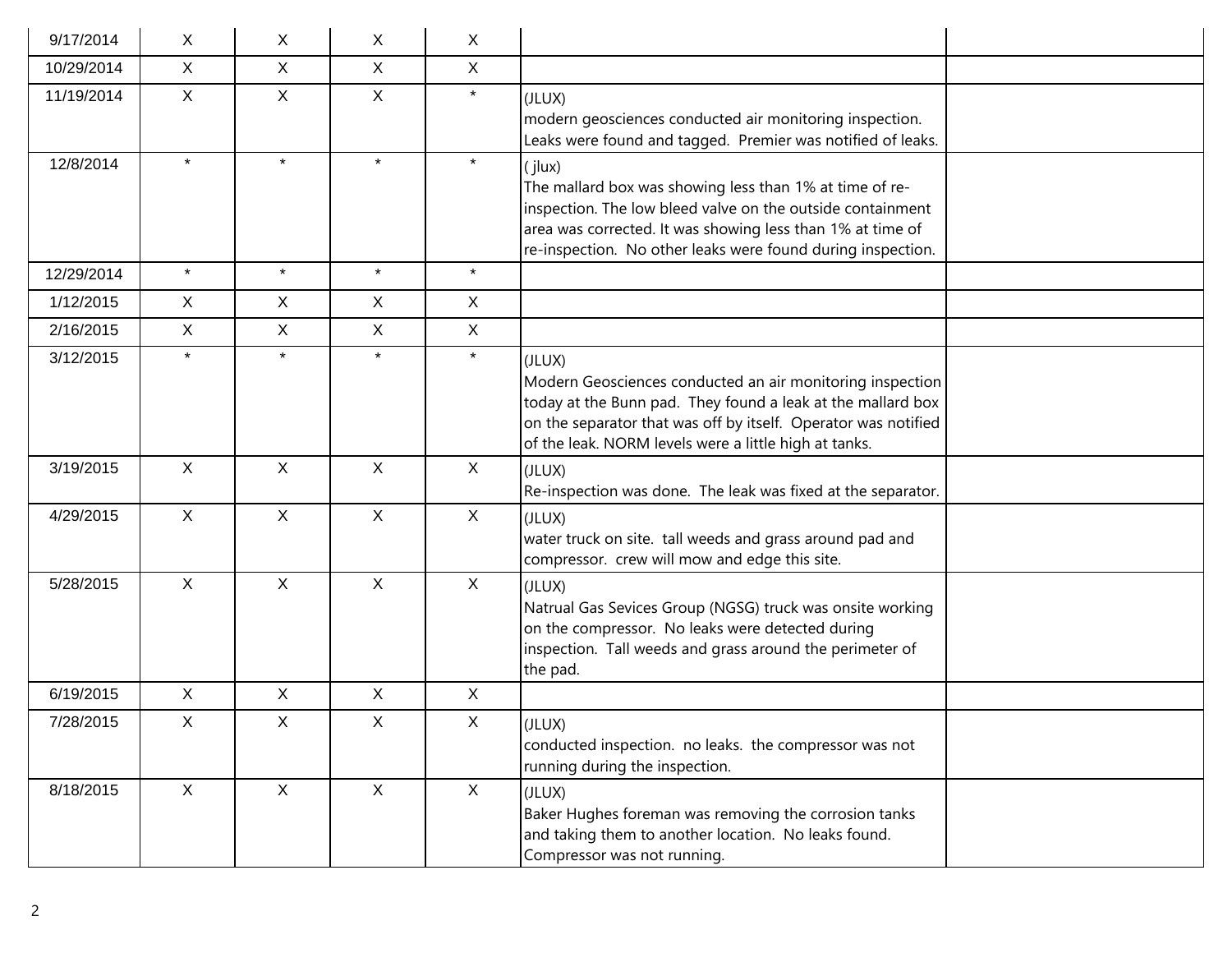| 9/16/2015  | X            | X            | $\mathsf{X}$ | $\star$      | (JLUX)<br>Modern Geosciences and I were onsite conducting the air<br>monitoring inspection today. Leaks were found at the<br>separators mallard boxes. Operator was notified of the<br>leaks. |
|------------|--------------|--------------|--------------|--------------|-----------------------------------------------------------------------------------------------------------------------------------------------------------------------------------------------|
| 10/9/2015  | $\star$      | $\star$      | $\star$      | $\star$      | (JLUX)<br>Re-inspection done. The leaks were fixed by Trinity.                                                                                                                                |
| 10/28/2015 | $\star$      | $\star$      | $\star$      | $\star$      |                                                                                                                                                                                               |
| 11/24/2015 | $\mathsf{X}$ | X            | X            | $\mathsf X$  |                                                                                                                                                                                               |
| 12/16/2015 | $\star$      | $\star$      | $\star$      | $\star$      |                                                                                                                                                                                               |
| 1/27/2016  | $\mathsf{X}$ | $\mathsf{X}$ | X            | $\mathsf{X}$ |                                                                                                                                                                                               |
| 2/16/2016  | X            | X            | X            | $\mathsf{X}$ |                                                                                                                                                                                               |
| 3/14/2016  | $\mathsf{X}$ | X            | $\mathsf{X}$ | $\mathsf X$  |                                                                                                                                                                                               |
| 3/23/2016  | $\mathsf{X}$ | X            | X            | $\star$      | (JLUX)<br>Air monitoring inspections conducted by Modern<br>Geosciences. Leaks were found on site. Operator was<br>notified of leaks. NORM levels were high at the AST's and<br>Separators.   |
| 4/6/2016   | $\mathsf X$  | $\mathsf{X}$ | $\mathsf{X}$ | $\mathsf{X}$ | (JLUX)<br>reinspection done. no leaks found.                                                                                                                                                  |
| 4/13/2016  | $\star$      | $\star$      | $\star$      | $\star$      |                                                                                                                                                                                               |
| 5/10/2016  | $\star$      | $\star$      | $\star$      | $\star$      | (JLUX)<br>tall weeds around site                                                                                                                                                              |
| 5/23/2016  | $\star$      | $\star$      | $\star$      | $\star$      |                                                                                                                                                                                               |
| 6/7/2016   | X            | X            | X            | $\mathsf{X}$ | (JLUX)<br>compressor company man working on compressor today.                                                                                                                                 |
| 6/30/2016  | $\star$      | $\star$      | $\star$      | $\star$      |                                                                                                                                                                                               |
| 7/25/2016  | $\star$      | $\star$      | $\star$      | $\star$      | (JLUX)<br>crew working on compressor. no issues                                                                                                                                               |
| 8/12/2016  | $\star$      | $\star$      | $\star$      | $\star$      |                                                                                                                                                                                               |
| 8/23/2016  | $\star$      | $\star$      | $\star$      | $\star$      |                                                                                                                                                                                               |
| 9/21/2016  | $\star$      | $\star$      | $\star$      | $\star$      | (JLUX)<br>took compressor noise reading from the entrance gate.                                                                                                                               |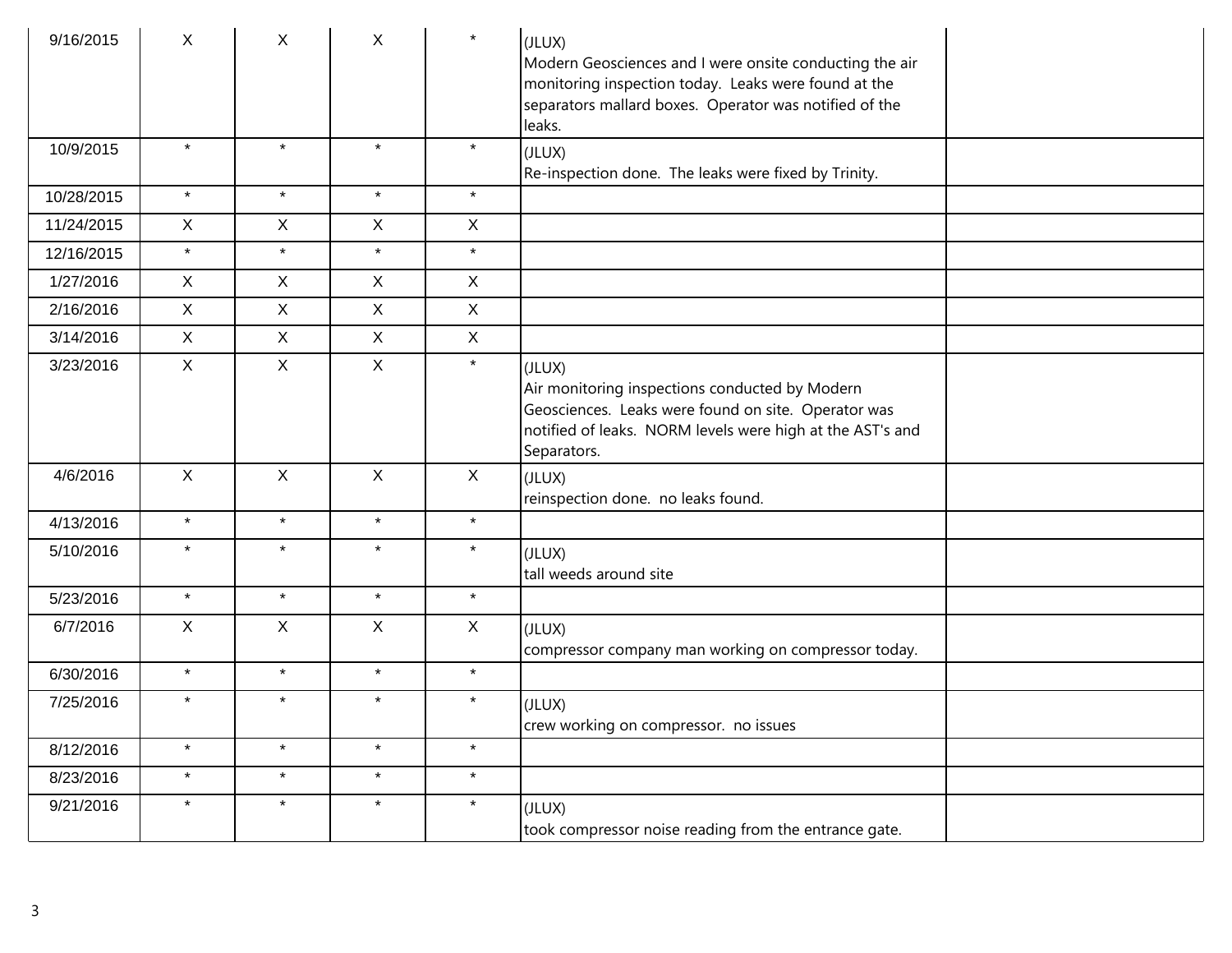| 9/27/2016  |         |         |         | $\star$ | (JLUX)<br>air monitoring inspection with Modern Geosciences today.<br>Leaks were detected at separator and tagged. The operator<br>was notified of issues. |
|------------|---------|---------|---------|---------|------------------------------------------------------------------------------------------------------------------------------------------------------------|
| 10/11/2016 | $\star$ | $\star$ | $\star$ | $\star$ | (JLUX)<br>re-inspection done. no leaks found.                                                                                                              |
| 10/17/2016 | $\star$ | $\star$ | $\star$ | $\star$ |                                                                                                                                                            |
| 11/18/2016 | $\star$ | $\star$ | $\star$ | $\star$ |                                                                                                                                                            |
| 12/19/2016 | $\star$ | $\star$ | $\star$ | $\star$ |                                                                                                                                                            |
| 1/17/2017  | $\star$ | $\star$ | $\star$ | $\star$ |                                                                                                                                                            |
| 1/24/2017  | $\star$ | $\star$ | $\star$ | $\star$ |                                                                                                                                                            |
| 2/27/2017  | $\star$ | $\star$ | $\star$ | $\star$ |                                                                                                                                                            |
| 3/8/2017   | $\star$ | $\star$ | $\star$ | $\star$ |                                                                                                                                                            |
| 3/22/2017  | $\star$ | $\star$ | $\star$ | $\star$ | (JLUX)<br>Air Monitoring inspections conducted by Modern<br>Geosciences. We found leaks at separators. Operator was<br>notified of issues.                 |
| 4/5/2017   | $\star$ | $\star$ | $\star$ | $\star$ | (JLUX)<br>reinspection done. leaks fixed and notified operator.                                                                                            |
| 4/27/2017  | $\star$ | $\star$ | $\star$ | $\star$ | (JLUX)<br>no issues                                                                                                                                        |
| 5/9/2017   | $\star$ | $\star$ | $\star$ | $\star$ |                                                                                                                                                            |
| 6/15/2017  | $\star$ | $\star$ | $\star$ | $\star$ |                                                                                                                                                            |
| 6/30/2017  | $\star$ | $\star$ | $\star$ | $\star$ |                                                                                                                                                            |
| 7/10/2017  | $\star$ | $\star$ | $\star$ | $\star$ | (JLUX)<br>no issues.                                                                                                                                       |
| 7/25/2017  | $\star$ | $\star$ | $\star$ | $\star$ | (JLUX)<br>no issues.                                                                                                                                       |
| 8/8/2017   | $\star$ | $\star$ | $\star$ | $\star$ |                                                                                                                                                            |
| 8/22/2017  | $\star$ | $\star$ | $\star$ | $\star$ | (JLUX)<br>crew working on compressor. no issues.                                                                                                           |
| 9/1/2017   | $\star$ | $\star$ | $\star$ | $\star$ | (JLUX)<br>air monitoring inspection conducted today with Modern<br>Geosciences. No leaks found on site.                                                    |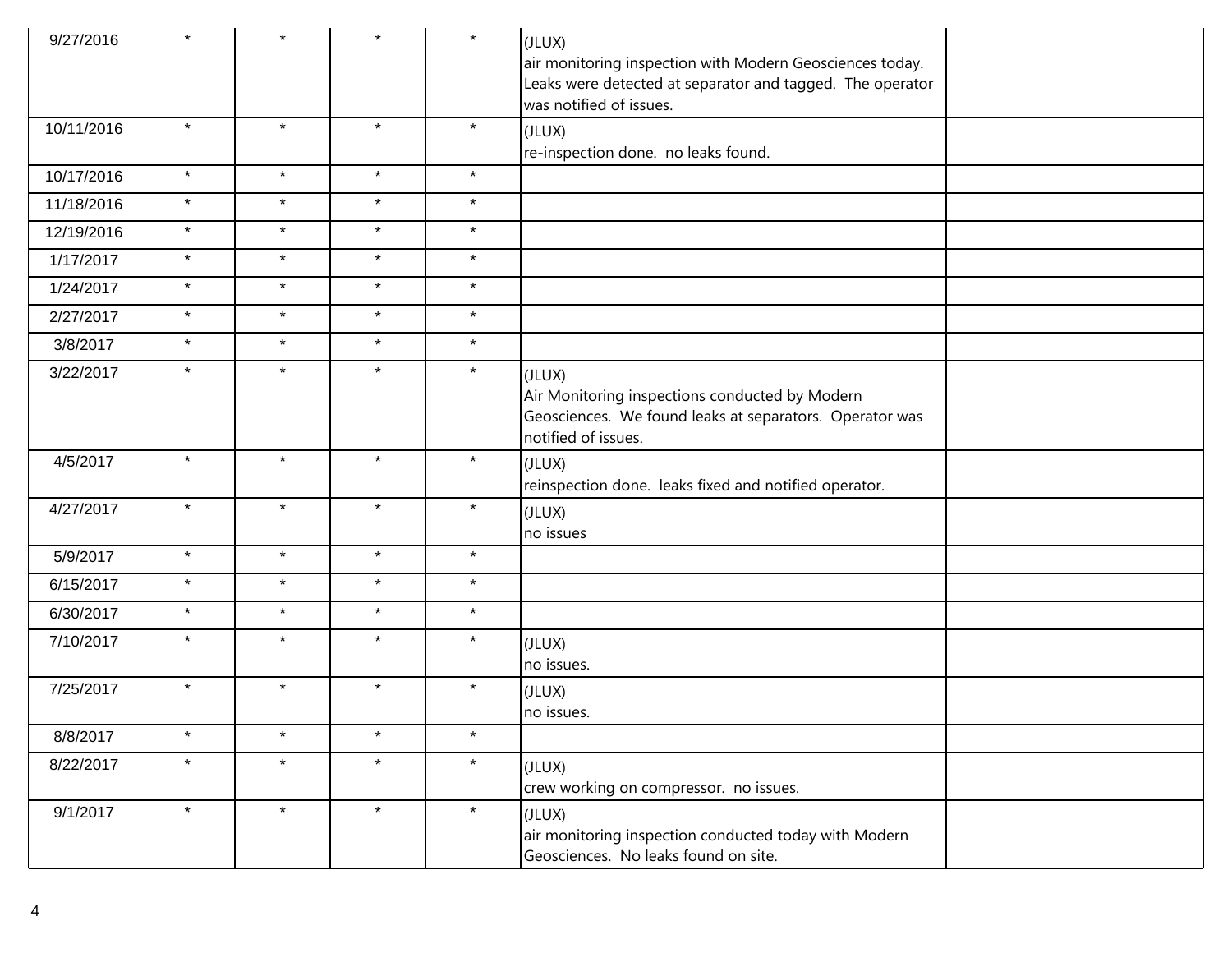| 9/20/2017  |              |              | $\star$      | $\star$      | (JLUX)<br>reinspection done. noleaks                                                                                                                                                                                     |
|------------|--------------|--------------|--------------|--------------|--------------------------------------------------------------------------------------------------------------------------------------------------------------------------------------------------------------------------|
| 9/27/2017  | $\star$      | $\star$      | $\star$      | $\star$      | (JLUX)<br>compressor truck on location.                                                                                                                                                                                  |
| 10/24/2017 | $\star$      | $\star$      | $\star$      | $\star$      | (JLUX)<br>no issues                                                                                                                                                                                                      |
| 11/16/2017 | $\star$      | $\star$      | $\star$      | $\star$      | (JLUX)<br>No leaks found on site.                                                                                                                                                                                        |
| 12/14/2017 | $\star$      | $\star$      | $\star$      | $\star$      | (JLUX)<br>conducted inspection today. no leaks were detected.                                                                                                                                                            |
| 1/12/2018  | $\mathsf{X}$ | $\mathsf{X}$ | $\mathsf{X}$ | $\mathsf{X}$ | (JLUX)<br>conducted inspection today. no leaks were found.                                                                                                                                                               |
| 1/26/2018  | $\mathsf X$  | $\mathsf{X}$ | $\mathsf{X}$ | $\mathsf{X}$ | (JLUX)<br>no issues.                                                                                                                                                                                                     |
| 2/16/2018  | $\mathsf{X}$ | $\mathsf{X}$ | $\mathsf{X}$ | $\mathsf{X}$ | (JLUX)<br>no issues on site.                                                                                                                                                                                             |
| 2/26/2018  | $\mathsf{X}$ | $\mathsf{X}$ | $\mathsf{X}$ | $\star$      | (JLUX)<br>air monitoring inspection conducted with Modern<br>Geosciences. A small leak was found on the high pressure<br>regulator at the separator. operator was notified.                                              |
| 3/8/2018   | $\mathsf{X}$ | X            | X            | $\mathsf{X}$ | (JLUX)<br>Re-inspection done. the operator has fixed the leak at the<br>high pressure regulator. No leaks detected during<br>inspection. CDM compressor guy was out on site conducted<br>an emission test on compressor. |
| 3/26/2018  | X            | X            | $\mathsf{X}$ | $\mathsf{X}$ | (JLUX)<br>no leaks found during inspection.                                                                                                                                                                              |
| 4/12/2018  | $\mathsf{X}$ | X            | $\mathsf{X}$ | $\mathsf{X}$ | (JLUX)<br>No leaks found during inspection.                                                                                                                                                                              |
| 5/11/2018  | $\mathsf{X}$ | X            | X            | $\mathsf{X}$ | (JLUX)<br>no leaks found during inspection.                                                                                                                                                                              |
| 6/12/2018  | $\mathsf{X}$ | $\mathsf{X}$ | $\mathsf{X}$ | $\mathsf{X}$ | (JLUX)<br>no issues on site.                                                                                                                                                                                             |
| 7/30/2018  | $\mathsf X$  | $\mathsf X$  | $\mathsf X$  | $\mathsf X$  | (JLUX)<br>no issues on site.                                                                                                                                                                                             |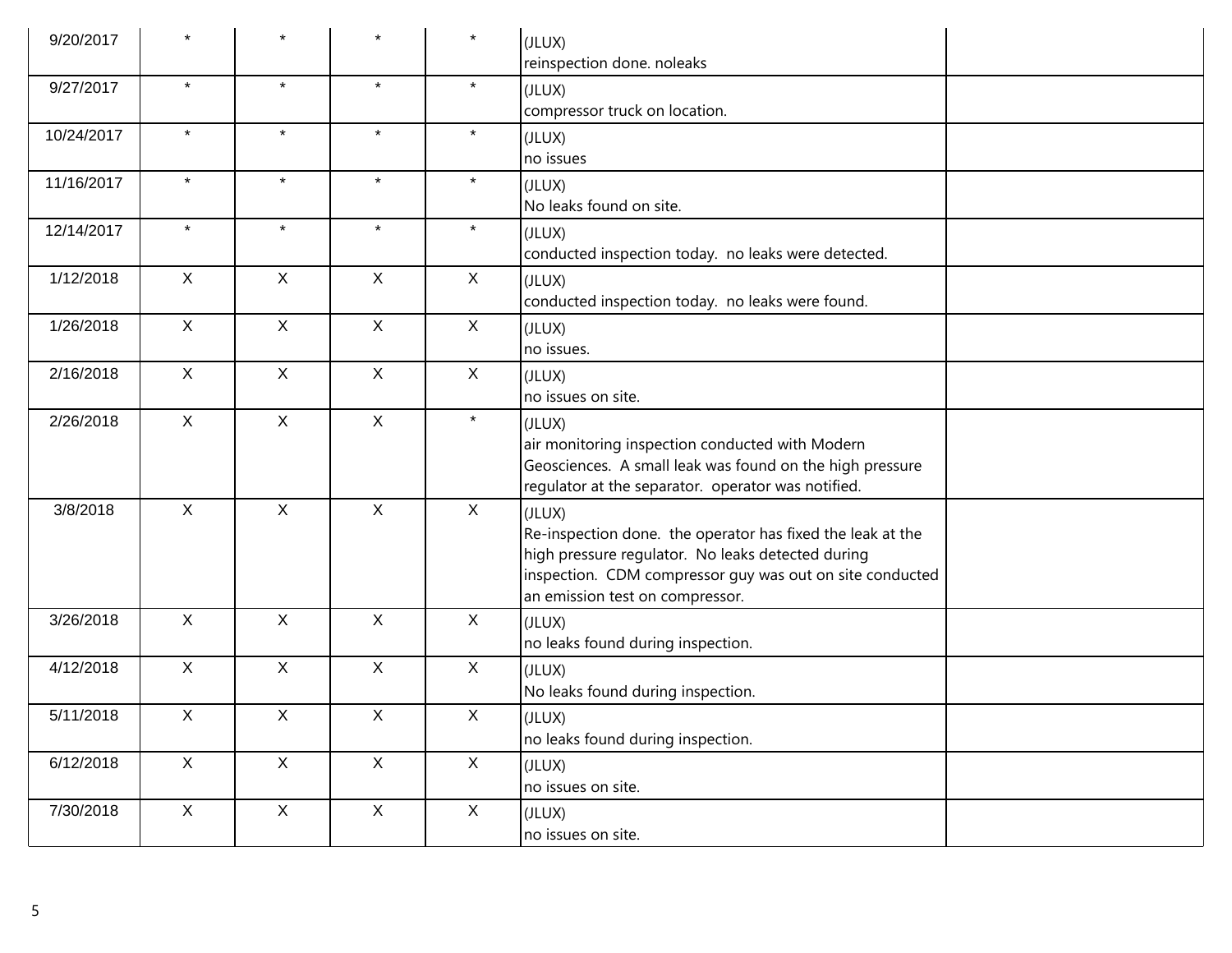| 8/22/2018  | $\mathsf{X}$   | $\mathsf{X}$   | $\mathsf{X}$   | $\mathsf{X}$ | (JLUX)<br>conducted air monitoring inspections today with modern<br>geosciences. no leaks found on site. compressor was<br>removed from building. |
|------------|----------------|----------------|----------------|--------------|---------------------------------------------------------------------------------------------------------------------------------------------------|
| 9/20/2018  | $\mathsf{X}$   | $\mathsf{X}$   | $\mathsf{X}$   | $\mathsf{X}$ | (JLUX)<br>no leaks found on site.                                                                                                                 |
| 10/8/2018  | $\mathsf{X}$   | $\mathsf{X}$   | $\mathsf{X}$   | $\mathsf X$  |                                                                                                                                                   |
| 10/30/2018 | $\mathsf{X}$   | $\mathsf{X}$   | $\mathsf{X}$   | $\mathsf{X}$ | (JLUX)<br>no leaks found                                                                                                                          |
| 11/15/2018 | $\mathsf{X}$   | $\mathsf{X}$   | $\mathsf{X}$   | $\mathsf X$  | (JLUX)<br>no issues on site.                                                                                                                      |
| 12/13/2018 | $\overline{X}$ | $\overline{X}$ | $\mathsf X$    | $\mathsf{X}$ |                                                                                                                                                   |
| 12/28/2018 | $\mathsf X$    | $\mathsf{X}$   | $\mathsf X$    | $\mathsf X$  |                                                                                                                                                   |
| 1/31/2019  | $\overline{X}$ | $\mathsf X$    | $\mathsf X$    | $\mathsf X$  | (JLUX)<br>no leaks during inspection.                                                                                                             |
| 2/20/2019  | $\mathsf{X}$   | $\mathsf{X}$   | $\mathsf{X}$   | $\mathsf{X}$ | (JLUX)<br>no leaks found on site. wells are shut in at this time.                                                                                 |
| 3/11/2019  | $\mathsf{X}$   | $\mathsf{X}$   | $\mathsf{X}$   | $\mathsf X$  | (JLUX)<br>no issues                                                                                                                               |
| 3/14/2019  | $\mathsf{X}$   | $\mathsf{X}$   | $\mathsf{X}$   | X            | (JLUX)<br>conducted air monitoring inspections with Modern<br>Geosciences today. No leaks found on site.                                          |
| 4/11/2019  | $\mathsf{X}$   | $\mathsf{X}$   | $\mathsf{X}$   | $\mathsf{X}$ | (JLUX)<br>no issues on site.                                                                                                                      |
| 5/9/2019   | $\mathsf{X}$   | $\mathsf{X}$   | $\mathsf{X}$   | $\mathsf{X}$ | (JLUX)<br>no issues onsite.                                                                                                                       |
| 6/13/2019  | $\mathsf{X}$   | $\mathsf{X}$   | $\mathsf{X}$   | $\mathsf X$  | (JLUX)<br>no issues onsite.                                                                                                                       |
| 7/3/2019   | $\mathsf{X}$   | $\mathsf{X}$   | $\mathsf{X}$   | $\mathsf{X}$ | (JLUX)<br>no issues on site.                                                                                                                      |
| 8/6/2019   | $\mathsf{X}$   | $\mathsf{X}$   | $\mathsf{X}$   | $\mathsf X$  | (JLUX)<br>no issues on site.                                                                                                                      |
| 8/28/2019  | $\overline{X}$ | $\star$        | $\overline{X}$ | $\mathsf X$  | no leaks on site. wells are shut in.                                                                                                              |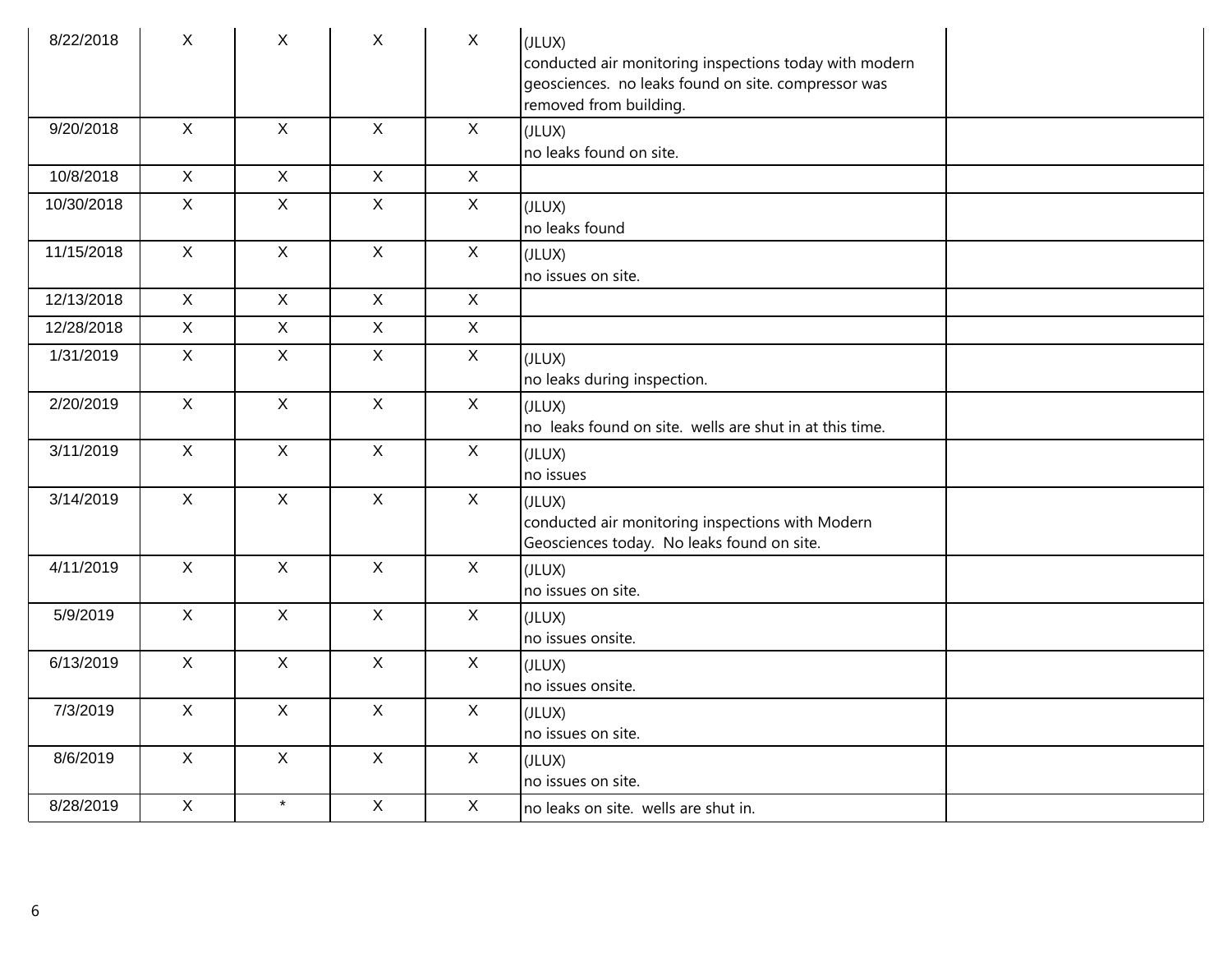| 9/18/2019  | X            | X            | X            | $\sf X$      | conducted air monitoring inspections today with modern<br>geosciences. leak was found at the #1 wellhead. operator<br>was notified of leak. the leak will be fixed next week. The<br>fence around containment will be fixed next week. |
|------------|--------------|--------------|--------------|--------------|----------------------------------------------------------------------------------------------------------------------------------------------------------------------------------------------------------------------------------------|
| 10/7/2019  | X            | $\mathsf{X}$ | $\mathsf{X}$ | $\sf X$      | no issues                                                                                                                                                                                                                              |
| 11/4/2019  | $\mathsf{X}$ | X            | X            | X            | <b>NO ISSUES ON SITE</b>                                                                                                                                                                                                               |
| 12/12/2019 | $\mathsf{X}$ | X            | $\mathsf{X}$ | $\mathsf{X}$ | conducted inspection. no leaks on site,                                                                                                                                                                                                |
| 1/8/2020   | $\star$      | $\star$      | $\star$      | $\star$      | no leaks were found. wells are shut in.                                                                                                                                                                                                |
| 2/17/2020  | $\mathsf{X}$ | X            | $\mathsf{X}$ | $\mathsf{X}$ | no issues.                                                                                                                                                                                                                             |
| 3/12/2020  | $\mathsf{X}$ | X            | $\mathsf{X}$ | $\sf X$      | wells shut in. no issues on site.                                                                                                                                                                                                      |
| 4/8/2020   | $\mathsf{X}$ | X            | $\mathsf X$  | $\mathsf{X}$ | wells shut in. no issues                                                                                                                                                                                                               |
| 4/23/2020  | $\mathsf{X}$ | X            | $\mathsf{X}$ | $\sf X$      | Air monitoring inspections conducted today with Modern<br>Geosciences. No leaks were detected at time of inspection.<br>The well were still shut in.                                                                                   |
| 5/11/2020  | $\mathsf{X}$ | $\mathsf{X}$ | $\mathsf{X}$ | $\mathsf{X}$ | no leaks found during inspection today. wells are shut in.                                                                                                                                                                             |
| 6/24/2020  | X            | $\star$      | X            | $\mathsf{X}$ | tall weeds and grass on site. the operator will spray weeds<br>before they mow the grass.                                                                                                                                              |
| 6/29/2020  | $\mathsf{X}$ | $\mathsf{X}$ | $\mathsf X$  | $\mathsf{X}$ | The operator sprayed the grass around the entrance gate<br>and gas well pad.                                                                                                                                                           |
| 7/1/2020   | $\mathsf{X}$ | $\mathsf{X}$ | $\star$      | $\sf X$      | the tall weeds and grass was mowed by the operator.                                                                                                                                                                                    |
| 7/15/2020  | X            | X            | $\mathsf{X}$ | $\sf X$      | $ $ no issues on site.                                                                                                                                                                                                                 |
| 8/25/2020  | $\mathsf{X}$ | X            | $\mathsf{X}$ | $\sf X$      | no issues.                                                                                                                                                                                                                             |
| 9/24/2020  | X            | X            | $\mathsf{X}$ | $\sf X$      | no issues on site. well shut in at this time.                                                                                                                                                                                          |
| 10/14/2020 | X            | X            | $\mathsf{X}$ | $\sf X$      | no issues on site.                                                                                                                                                                                                                     |
|            |              |              |              |              | new entrance gate was installed by developer.                                                                                                                                                                                          |
| 11/3/2020  | $\mathsf{X}$ | X            | $\mathsf{X}$ | $\sf X$      | $ $ no issues on site.                                                                                                                                                                                                                 |
| 11/18/2020 | X            | X            | X            | $\sf X$      | no issues on site. wells are shut in                                                                                                                                                                                                   |
| 12/2/2020  | X            | X            | X            | $\mathsf{X}$ | no issues on site at time of inspection.                                                                                                                                                                                               |
| 1/6/2021   | X            | X            | X            | $\mathsf{X}$ | no issues. a new combo lock was put back on the gate by<br>the operator.                                                                                                                                                               |
| 2/8/2021   | X            | X            | X            | $\mathsf{X}$ | no issues on site today.                                                                                                                                                                                                               |
| 3/23/2021  | $\mathsf X$  | $\mathsf{X}$ | $\mathsf X$  | $\mathsf{X}$ | no issues on site.                                                                                                                                                                                                                     |